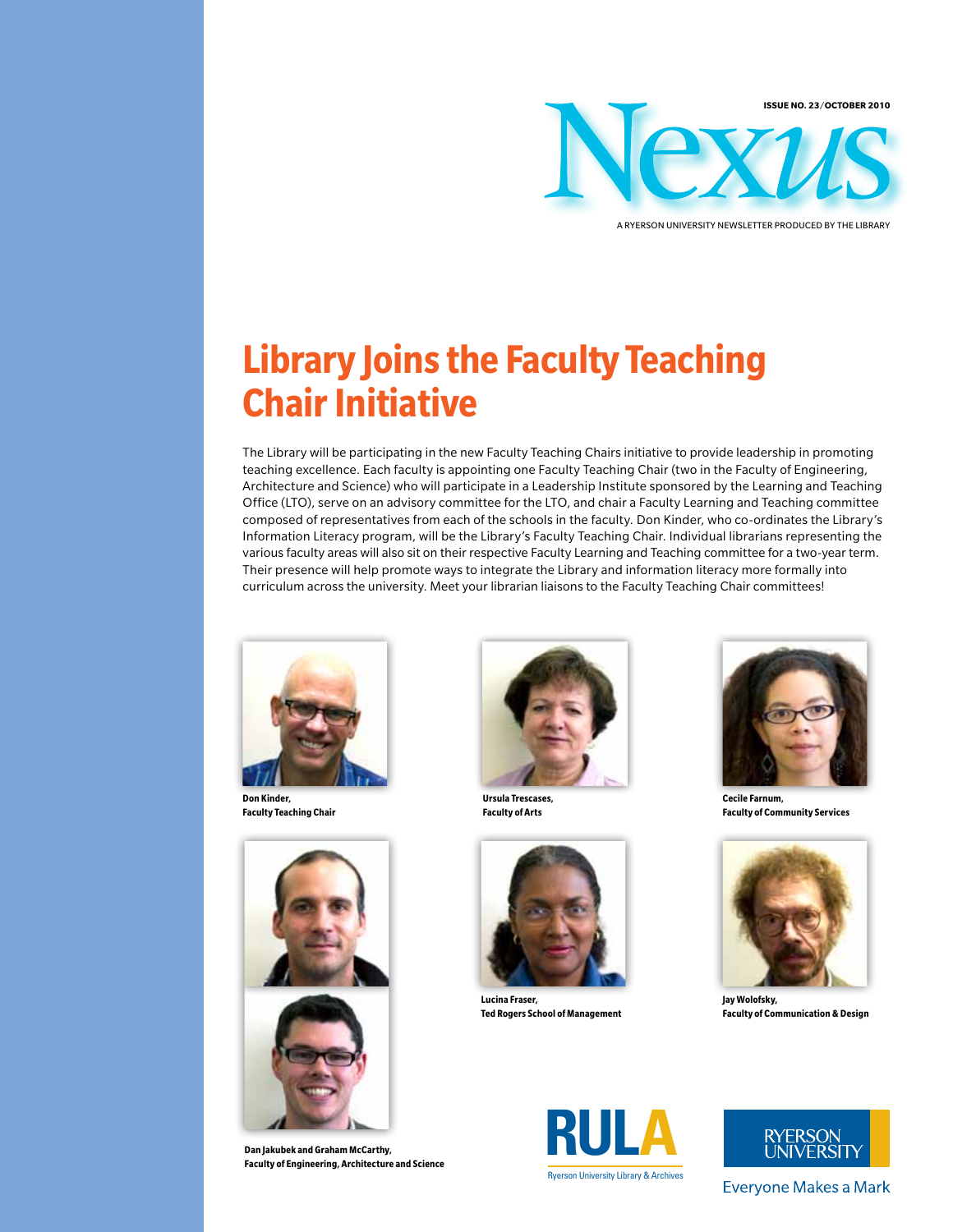

# **From The Chief Librarian Madeleine Lefebvre**

Welcome back to another busy fall term at Ryerson University Library and Archives (RULA)! This is an exciting time for students, faculty and staff, as we get to meet a whole new cohort of students and welcome back familiar faces to another academic year. The Library has had a busy summer, and I'm sure you'll notice some of the recent changes that have occurred.

Last spring, RULA joined the Canadian Association of Research Libraries (CARL). This is certainly a great step forward for the Library, and for the university's growing reputation for excellence in research. Benefits of CARL membership include enhanced research capacity, opportunities for national and international collaboration, and government lobbying efforts. RULA's membership in CARL, along with its rapid recent growth, supports Ryerson's research agenda.

We have also recently streamlined our service desks in Borrowing and Lending Services, and have created a single service point at the Circulation Desk – you can ask for help with any of the tasks previously handled at the Audio-Visual/InterLibrary Loan (AV/ILL) Desk, and our circulation staff will be more than happy to help, or ask for assistance from the AV/ILL technicians as needed.

We also said goodbye to librarian Sue Giles, who is retiring after a 35-year career at Ryerson. We marked the occasion with a party on the fourth floor, with many retirees, colleagues from other universities and staff from Ryerson sharing in the celebration. More than anyone, Sue has witnessed the tremendous changes within the Library and the evolution of Ryerson as an academic institution. She will be greatly missed, but will remain with us on a part-time basis to help mentor the new data librarian.

If you have any questions, please do not hesitate to ask – talk to your [liaison librarian,](http://www.ryerson.ca/library/info/sublib.html) or send us your [comments and suggestions.](https://www.runner.ryerson.ca/library/forms/suggestion/)

You will read in *Nexus* about our continued collaboration with Student Learning Support and the expansion of student services as we prepare for the new Student Learning Centre. In September, we opened a Math Assistance Centre on the fifth floor of the Library. We have been working closely with the architects on their concept design for the Student Learning Centre, and we are looking forward to the design's "Big Reveal" later in the semester.

We pride ourselves on being proactive but also responsive. We are currently working hard analyzing the results of the LibQUAL survey we launched in the spring and we will be posting our approaches to addressing the feedback we received as time goes on.

Chief Librarian Madeleine Lefebvre

#### **Supporting Open Access**

With the open access movement growing in strength, the Library is pursuing a number of initiatives to support its growth and help our students and faculty understand its impact on scholarly communications. Ryerson's institutional repository, *[Digital Commons](http://digitalcommons.ryerson.ca/)  [@Ryerson](http://digitalcommons.ryerson.ca/)*, currently has over 600 submitted papers, with over 29,000 downloads just this year. With the continuous addition of graduate theses and dissertations, faculty publications and the planned inclusion of several open access journal series, the repository is well on its way to becoming the primary gateway to accessing Ryerson's research output. In celebration of [Open Access Week,](http://www.openaccessweek.org/) the Library recently had an Open Access Zone during the Learning Commons Open House on October 19, to help raise awareness about open access on our campus.

The Library will also be piloting participation in *[BioMed Central](http://www.biomedcentral.com/)*, a scientific publisher focusing on open access journals. All of the journals in *BioMed Central* are peer-reviewed, with many having impact factor data, as well as indexing in Google Scholar and Scopus, making it possible for authors to see how many times their own research has been cited. All original research articles published by *BioMed Central* are made freely and permanently accessible online immediately upon publication and are also licensed under a Creative Commons Attribution License, making it easy for authors to reuse and redistribute their own work, including deposit to institutional repositories.

The Library is contributing \$5,000 to an author's fund to support the costs associated with publishing in *BioMed Central*, and to gauge the level of interest amongst Ryerson's researchers. If you are interested in publishing in *BioMed Central*, please contact Digital Initiatives Librarian Brian Cameron at [bcameron@ryerson.ca](mailto:mailto:bcameron%40ryerson.ca?subject=) or ext. 6886. Look for more events highlighting open access in the near future.

### **New E-Resources**

[Canadian Standards Association \(CSA\) Online](http://ezproxy.lib.ryerson.ca/login?url=http://subscribe.csa.ca/) – digital access to CSA standards and standard-related documents. All of the documents are accessible 24/7 and are always up-to-date. Every document is available in Adobe Acrobat format so it can be viewed right in your Internet browser window. Documents can be printed for reference.

[Worth Global Style Network \(WSGN\)](http://ezproxy.lib.ryerson.ca/login?url=http://www.wgsn.com/content/section/home.html) – the leading online trend-analysis and research service providing creative and business intelligence for the apparel, style, design and retail industries. It offers a 12-year archive with more than five million images and 650,000 pages of information.

[SimplyMap](http://www.ryerson.ca/madar/new/) – Developed by Geographic Research, SimplyMap allows students to access thousands of variables, create professional-quality thematic maps and reports, and export information to Excel, PDF, Microsoft Word and more.

**Follow us on [Twitter](http://twitter.com/ryersonlibrary) and [Facebook!](http://www.facebook.com/pages/Toronto-ON/Ryerson-University-Library/5863804371?ref=mf)**



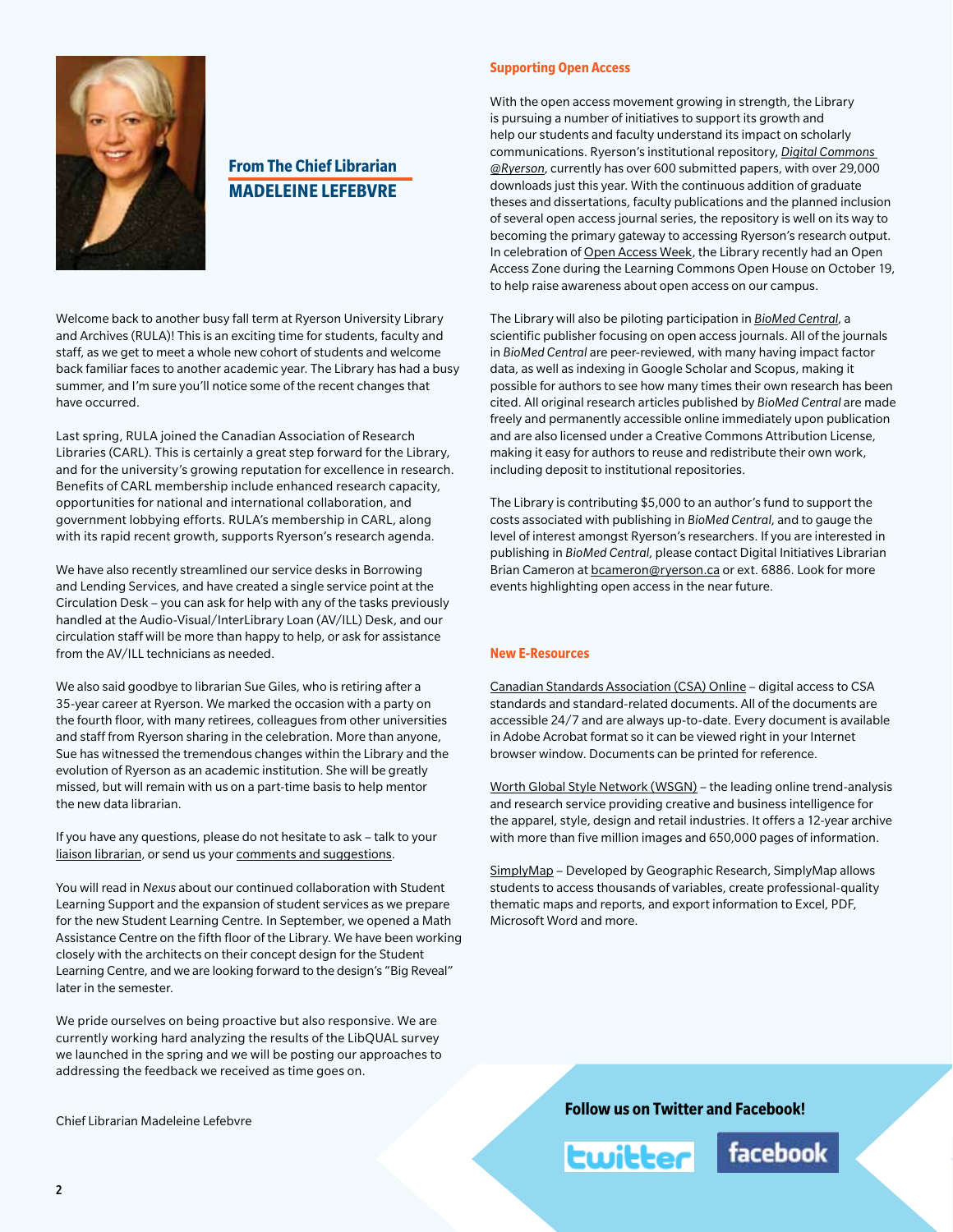#### **Student Learning Support in the Besse Commons**

In March 2010, Ryerson University's new Director of Student Learning Support, Christina Halliday, moved into the Ronald D. Besse Information and Learning Commons with a mandate to begin working with the Library on planning and preparing for the move to the new Student Learning Centre at Yonge and Gould.

Before Ryerson, Christina Halliday spent seven years as the director of the Writing and Learning Centre and an assistant professor of liberal studies at OCAD University. Prior to that, she completed a PhD in an interdisciplinary program in education at York University.

Dr. Halliday is responsible for Ryerson's core student academic support areas: Writing Centre, Access Centre, Learning Success Centre, English Language Support, Ted Rogers School of Management Student Services, and the new Math Assistance Centre (MAC) on the fifth floor of the Library. The "MAC" has been incredibly popular with students since opening for business. Dr. Boza Tasic, formerly a faculty member in Ryerson's Mathematics department, is co-ordinating the MAC and cultivating its development in this inaugural year.

Two important short-term goals of Student Learning Support are to encourage and develop communication and collaborations between the academic support units and the Library, and to get more input and advice from faculty and students on future directions. We were heavily involved in the recent Learning Commons Open House on October 19, which was a great opportunity to let students and faculty know about our services and hear their ideas on possible future directions. To encourage discussion and dialogue, a Director's Advisory Group for Student Learning Support will start meeting in October. If you have any input that you would like to share about the Student Learning Support areas, please contact Christina Halliday at: [challida@ryerson.ca.](mailto:mailto:challida%40ryerson.ca?subject=)



Thanks to the over 1,000 students who played the online scavenger hunt, and congratulations to the winners! Read more online at [The Eyeopener.](http://theeyeopener.com/2010/09/cracking-ryerson%E2%80%99s-mobile-crowd/)

#### **Library Stars**

Congratulations to **Diane Granfield**, who is the first recipient of the Ryerson Award recognizing a librarian's excellence in professional service to the community. Diane's many accomplishments in the areas of virtual reference, subject liaison, and research publication were celebrated at an award ceremony in April following Senate, alongside her fellow award-winners from other faculty areas. To learn more, please see *[Ryerson Today](http://www.ryerson.ca/ryersontoday/stories/20100426_awards.html)*.

This year's recipient of the Student Employee of the Year Award is **Rinkal Patel**, who worked at the Library as an audio-visual/interlibrary loan assistant from July 2007 until April 2010. Rinkal is the fourth recipient of this award, which was created in [2008](http://www.ryerson.ca/library/info/pr/25apr2008.html) with the purpose of recognizing students who distinguished themselves through excellence during their employment at the Library. The picture shows Rinkal, flanked by Chief Librarian Madeleine Lefebvre (left) and Librarian Ursula Trescases (right), after receiving the award in the form of a \$100 gift certificate during the annual appreciation party for part-time staff on April 28, 2010. Congratulations, Rinkal!



#### **Special Collections goes Digital!**

Over 1,000 images from the *Canadian Architect* magazine photograph collection have been scanned and uploaded to the [FADIS](http://fadis.library.utoronto.ca/) database for use in university and college classrooms across Canada! These highquality images document domestic, commercial and public spaces in the provinces of Quebec, Ontario and British Columbia. Look for added content in 2010-11, including examples from the East Coast, Prairies and international design. Your Ryerson ID and password are required to access FADIS.

Training sessions on use of the FADIS database for teaching in the classroom, or managing your own instructional image collections are offered throughout the year by request. Contact Beth Knazook at [eknazook@ryerson.ca](mailto:mailto:eknazook%40ryerson.ca?subject=) or ext. 4996 for more information.

#### **Welcome to the new members of RULA-SAC!**

The Library recently formed its student advisory committee, RULA-SAC, for the 2010-11 academic year. There was an overwhelming number of applications from the student body to join RULA-SAC and we are excited to start working with the committee members to continue the excellent **Crack the Code Code Crack the Code work that was accomplished during the inaugural year.**